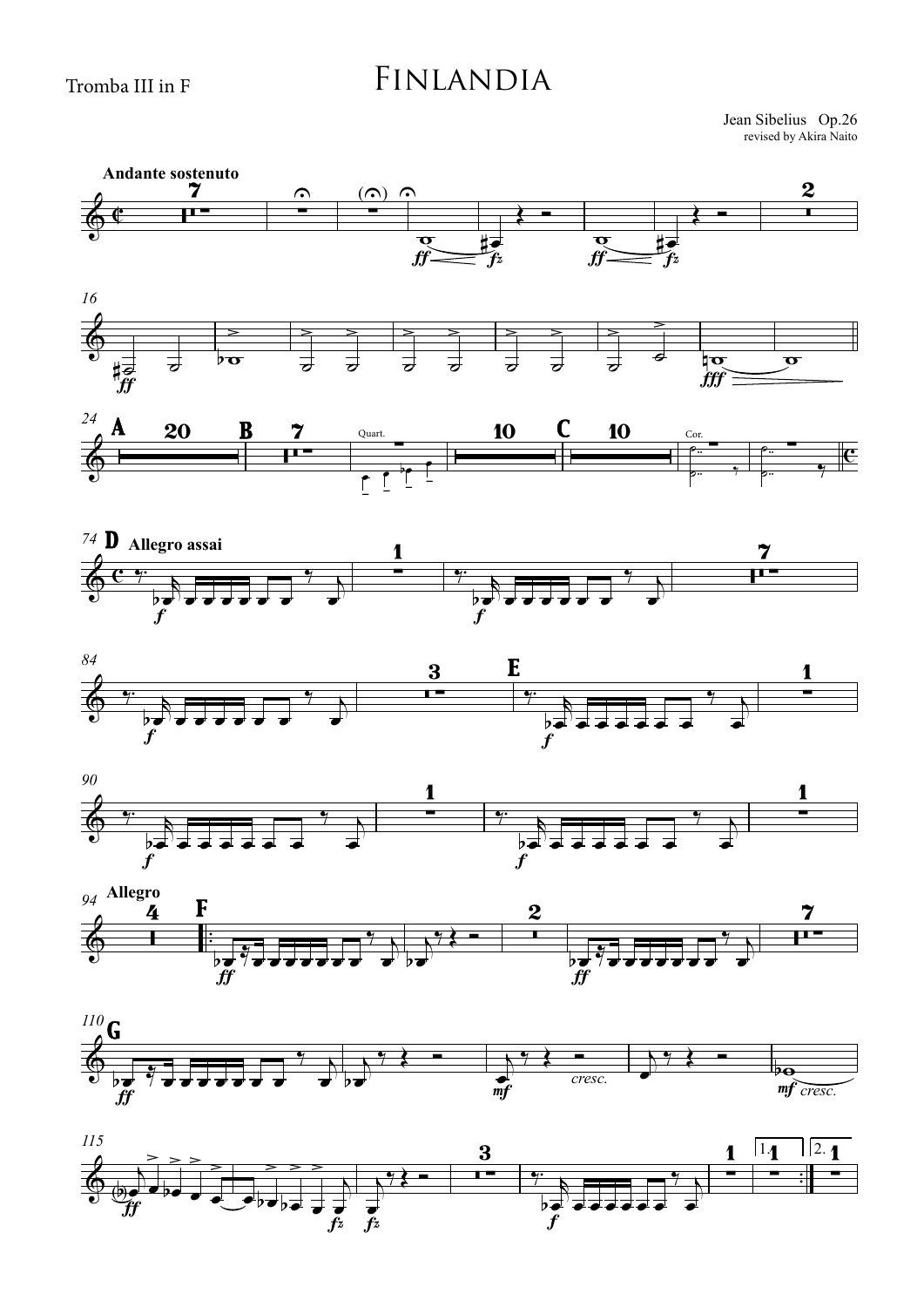

 $f f$ 

 $\widehat{f}$ 

ff